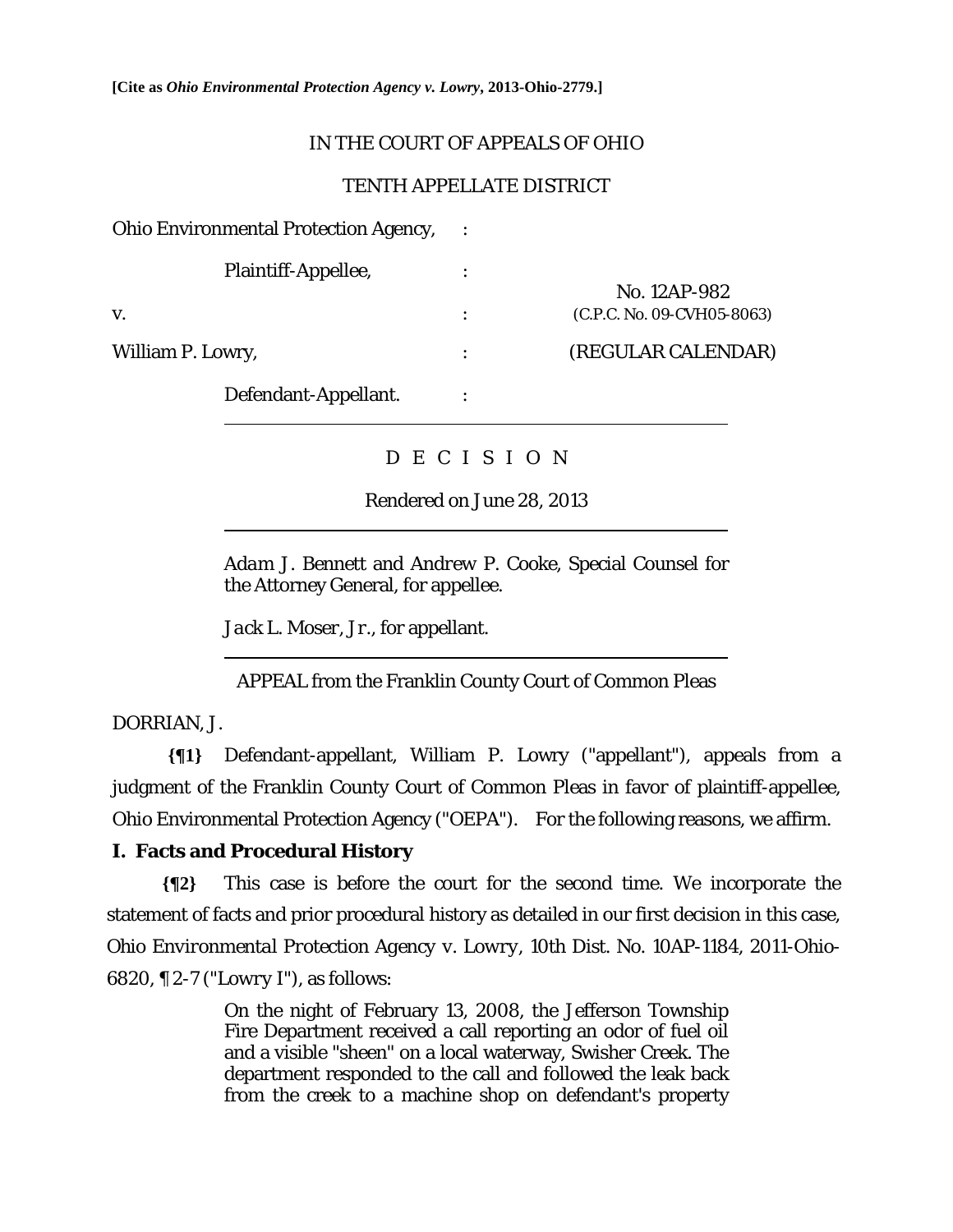where two 250-gallon fuel oil tanks were being stored behind the building. Jefferson Township Fire Chief Dale S. Ingram was able to ascertain the source of the leak through stains in the snow and observed that the suspect tank was rusted through and completely drained. Ingram contacted defendant and learned the empty tank was filled a few days before with 250 gallons of fuel oil.

Because the spill was over 50 gallons, standard operating procedures for the fire department dictated they contact the OEPA. The OEPA sent a response team to defendant's property the next morning. Christopher Bonner, On-Scene Coordinator for the OEPA, was responsible for "assessing the damage from the spill, dealing with the responsible party, and overseeing remedial work." (Magistrate's Decision, 2.) According to the magistrate's determination, "Mr. Bonner asked Mr. Lowry to call his insurer to get a contractor to commence the cleanup and told him that if he did not obtain a contractor to do the cleanup, [the OEPA] would do so and bill Mr. Lowry." (Magistrate's Decision, 3.)

Bonner waited for Lowry to respond; when he did not, "[the OEPA] called in a contractor," Environmental Enterprises, Inc. ("EEI"). (Magistrate's Decision, 3.) The OEPA submitted to defendant a statement of billing to recover the costs allegedly incurred; included in the bill was a charge to compensate the OEPA for the amount it paid to EEI.

A magistrate conducted a bench trial on October 12, 2010. According to the magistrate's decision, defendant during the trial did not dispute that the oil spill came from the rustedthrough fuel oil tank; nor did he challenge that the tank had been refilled only a few days before the spill. Instead, he contended the OEPA and EEI incompetently performed the cleanup work, so the costs charged to him were unreasonable.

On October 27, 2010, the magistrate issued a decision, finding "the credible evidence and the weight of the evidence establish that the cleanup of the spill was reasonable and necessary" and holding defendant liable for \$15,855.92, plus prejudgment interest, pursuant to R.C. 3745.12. (Magistrate's Decision, 6, 10.) In addition to finding Bonner's testimony credible and adequate to establish the costs associated with the cleanup, the magistrate concluded the testimony of Ingram and Bonner constituted evidence sufficient to prove "there was a spill 'that require[d] emergency action to protect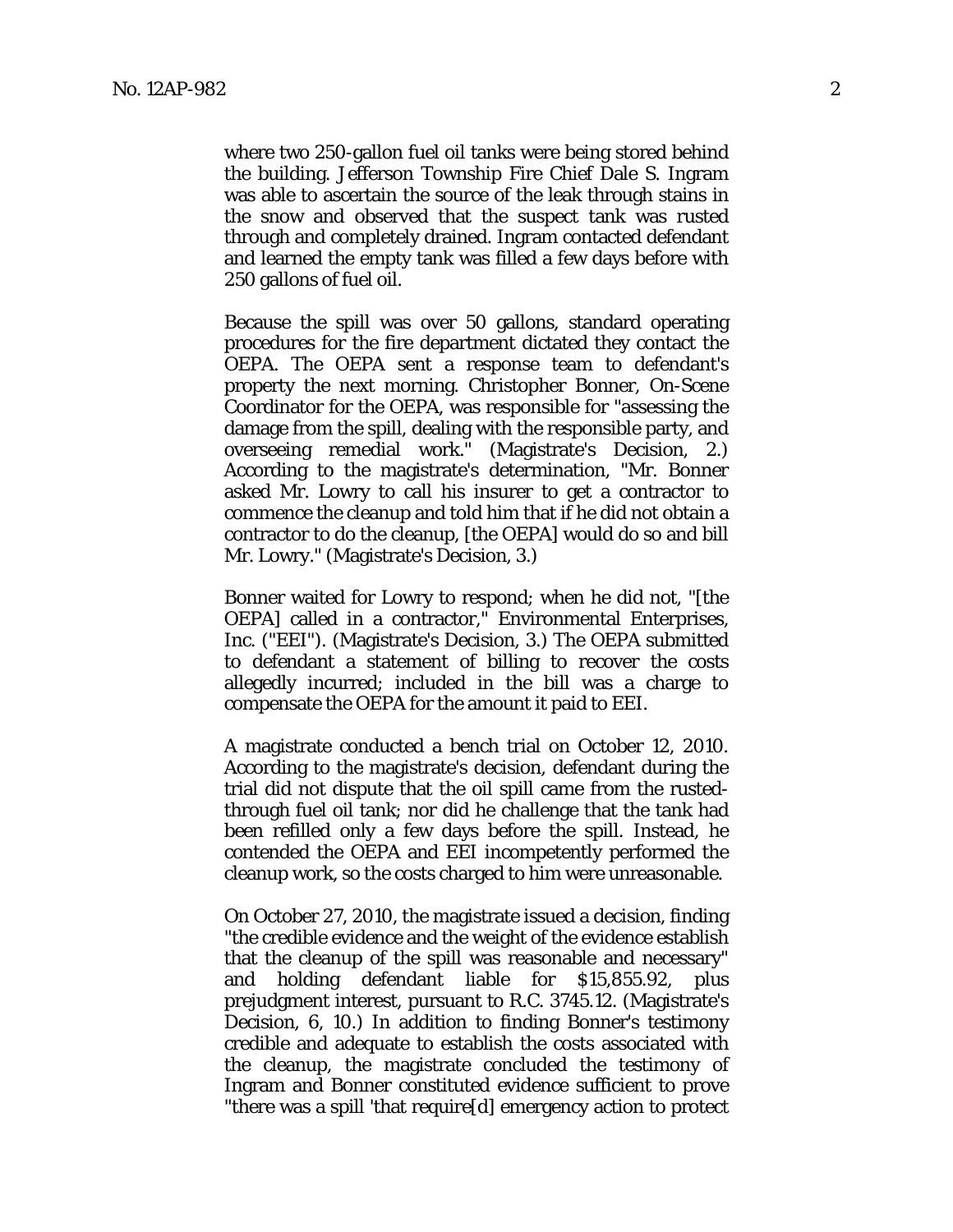the public health or safety or the environment' as set forth in R.C. 3745.12(A)(1)." (Magistrate's Decision, 8.) To support his conclusion, the magistrate cited both the OEPA witnesses' testimony claiming they "personally observed spilled fuel oil in Swisher Creek," as well as Bonner's testimony "that it was urgent to respond to the spill" because "otherwise the fuel oil spill would proceed downstream and cost even more to cleanup." (Magistrate's Decision, 8.)

 Defendant timely filed objections to the magistrate's decision in conformity with Civ.R. 53. Among his objections were challenges to several of the decision's findings of fact regarding various aspects of Bonner's testimony. In particular, defendant asserted Bonner's testimony did not speak to the findings purportedly based on that testimony. On December 3, 2010, the trial court issued a judgment overruling defendant's objections and adopting the magistrate's decision. The court acknowledged several of defendant's objections concerned the magistrate's factual findings, but the court ruled that because defendant did not file a transcript or an affidavit of the relevant evidence presented at the hearing, the court was required to accept the magistrate's findings of fact and review only the conclusions of law.

**{¶3}** In *Lowry I*, we held that the trial court erred procedurally in overruling appellant's objections prior to the filing of the transcript of the hearing before the magistrate where the 30-day period provided by Civ.R. 53 in which to file the transcript had not yet expired. We remanded the case with instructions to the trial court that it reconsider appellant's objections to the magistrate's decision and to provide appellant an opportunity to supplement his objections based upon the transcript, which was filed with the court 28 days after appellant had filed its objections. *Id.* at 20.

**{¶4}** On remand, the trial court overruled appellant's objections to the magistrate's decision. It characterized those objections as relating to two issues: "1) whether emergency action was required to abate the spill; and 2) whether the Ohio EPA provided sufficient proof of the costs incurred to clean up the fuel oil." (Oct. 23, 2012 Decision, 12). The trial court independently answered both of those inquiries in the affirmative and expressly agreed with the magistrate's findings. It entered judgment in favor of OEPA in the amount of \$15,855.92, plus prejudgment interest.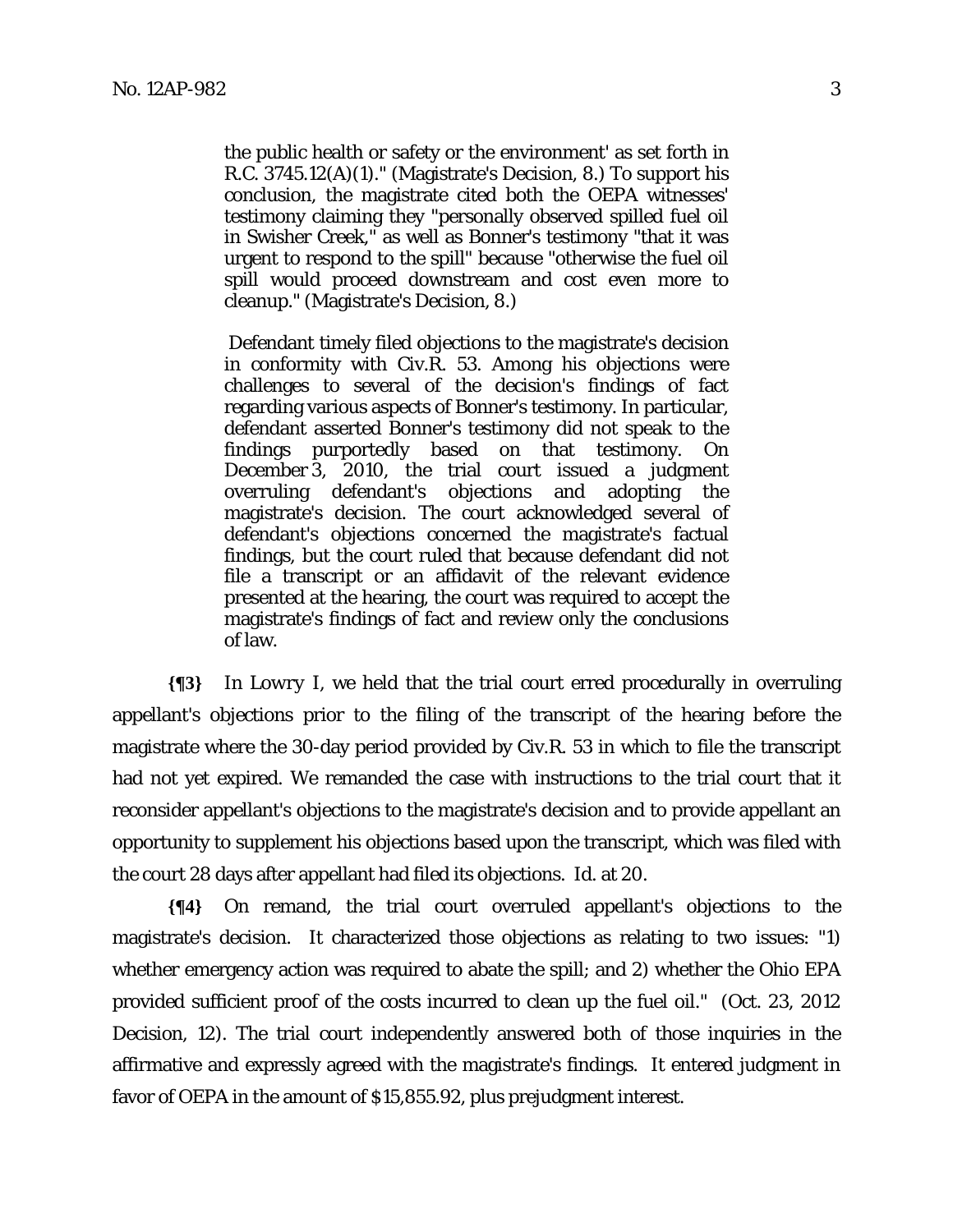**{¶5}** Appellant timely appealed and posits the following three assignments of error:

> [1.] The trial court misconstrued its application and interpretation of O.R.C. § 3745.12, in adopting the magistrate's conclusion that "although federal law requires as a condition of recovery proof that the material released was a hazardous substance, R.C. 3745.12 imposes no requirement."

> [2.] The trial court misconstrued its application of Ohio Rule of Evidence 803(6) when it adopted the magistrate's finding that the testimony of state actor Charles Bonner was "sufficient to establish the costs" of the cleanup.

> [3.] The trial court misconstrued its application of Ohio Rule of Evidence 803(8) when it adopted the magistrate's finding that the testimony of state actor Charles Bonner was "sufficient to establish the costs" of the cleanup.

# **II. Legal Analysis**

<u>.</u>

**{¶6}** In support of his first assignment of error, appellant argues that R.C. 3745.12, which authorizes the OEPA to recover cleanup costs for environmental spills, is not applicable in the absence of a finding that the spill involves a "hazardous material." He contends that the federal Comprehensive Environmental Response, Compensation, and Liability Act of 1980 ("CERCLA"), 42 U.S.C. 9601, et seq., exempts petroleum spills from chargeable cleanup costs and argues that Ohio's statute should be similarly construed.

**{¶7}** R.C. 3745.12 provides:

(A) There is hereby created in the state treasury the immediate removal fund, which shall be administered by the director of environmental protection. The fund may be used for both of the following purposes:

(1) To pay costs incurred by the environmental protection agency in investigating, mitigating, minimizing, removing, or abating any unauthorized spill, release, or discharge of *material* into or upon the environment<sup>1</sup> *that requires* 

<sup>&</sup>lt;sup>1</sup> In this decision, we use the term "environmental spill" as an abbreviated term representing "any unauthorized spill, release, or discharge of material into or upon the environment."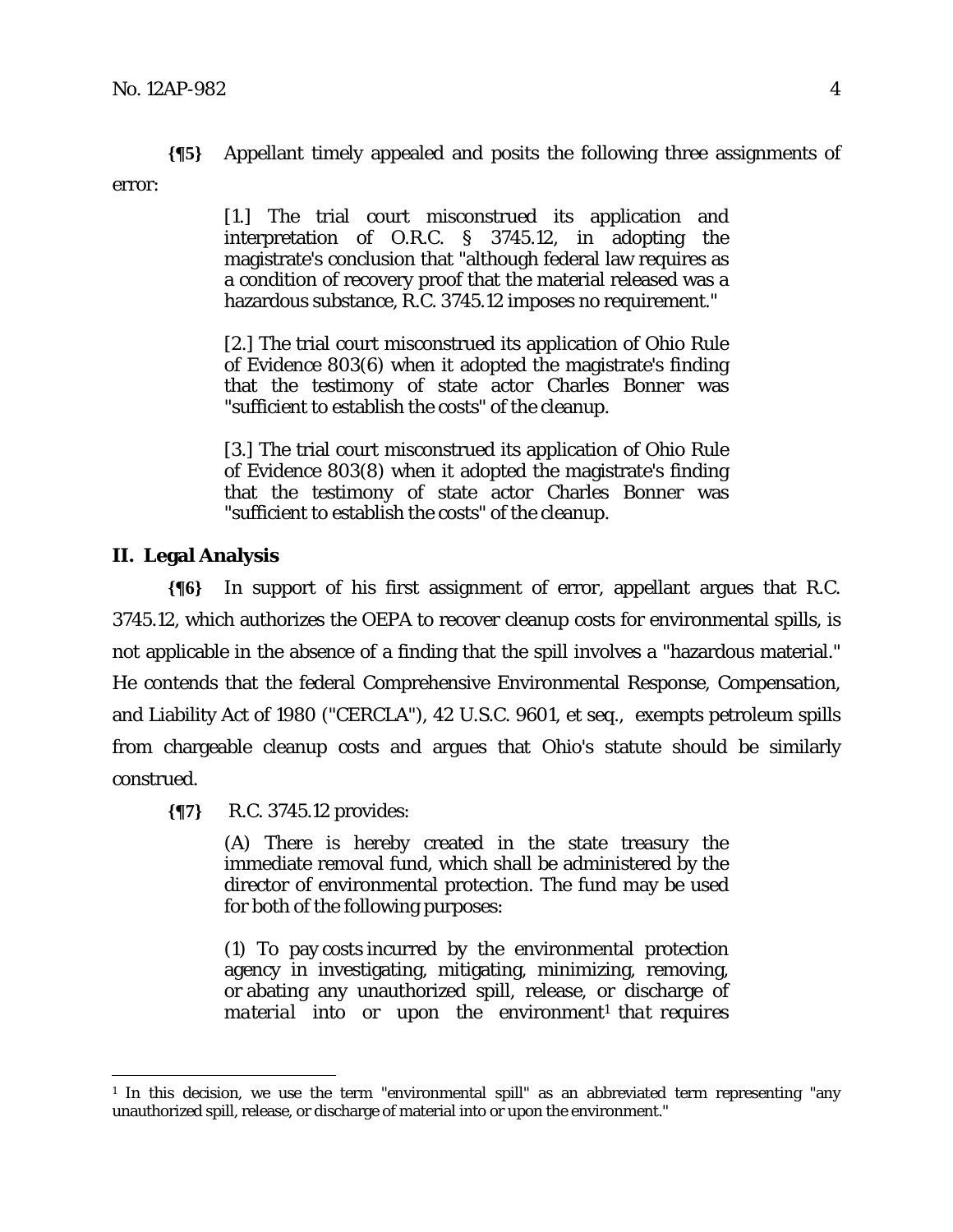*emergency action to protect the public health or safety or the environment*;

(2) Conducting remedial actions under section 3752.13 of the Revised Code.

(B) Any person responsible for causing or allowing the unauthorized spill, release, or discharge is liable to the director for the costs incurred by the agency regardless of whether those costs were paid out of the fund created under division (A) of this section or any other fund of the agency. Upon the request of the director, the attorney general shall bring a civil action against the responsible person to recover those costs. Moneys recovered under this division shall be paid into the state treasury to the credit of the immediate removal fund, except that moneys recovered for costs paid from the hazardous waste clean-up fund created in section 3734.28 of the Revised Code shall be credited to the hazardous waste clean-up fund.

(Emphasis added.)

**{¶8}** R.C. 3745.12(A) thus expressly identifies the type of environmental spills that the OEPA is authorized to clean up and thereafter seek recoupment of cleanup costs. Those types of environmental spills are those requiring "emergency action to protect the public health or safety or the environment." The General Assembly could have limited the OEPA's authority to spills of hazardous waste specifically defined either in the Revised Code itself or by federal law, but did not do so.

**{¶9}** Appellant's assertion that "the discrepancy between federal law and state law on this subject is inequitable, unjust, and unfair in application and scope" would be more appropriately addressed to the General Assembly. (Appellant's brief, 10.) This court may not effectively rewrite R.C. 3745.12 by grafting provisions of federal statutory law into it when the General Assembly did not do so. We may not review the wisdom of the General Assembly's policy choices, as "it is not the role of courts to establish their own legislative polices or to second-guess the policy choices made by the General Assembly." *Kaminski v. Metal & Wire Prods. Co.*, 125 Ohio St.3d 250, 2010-Ohio-1027, ¶ 61. Whether the fuel oil that leaked from appellant's tank was a hazardous substance for purposes of the federal CERCLA does not control the determination whether that spill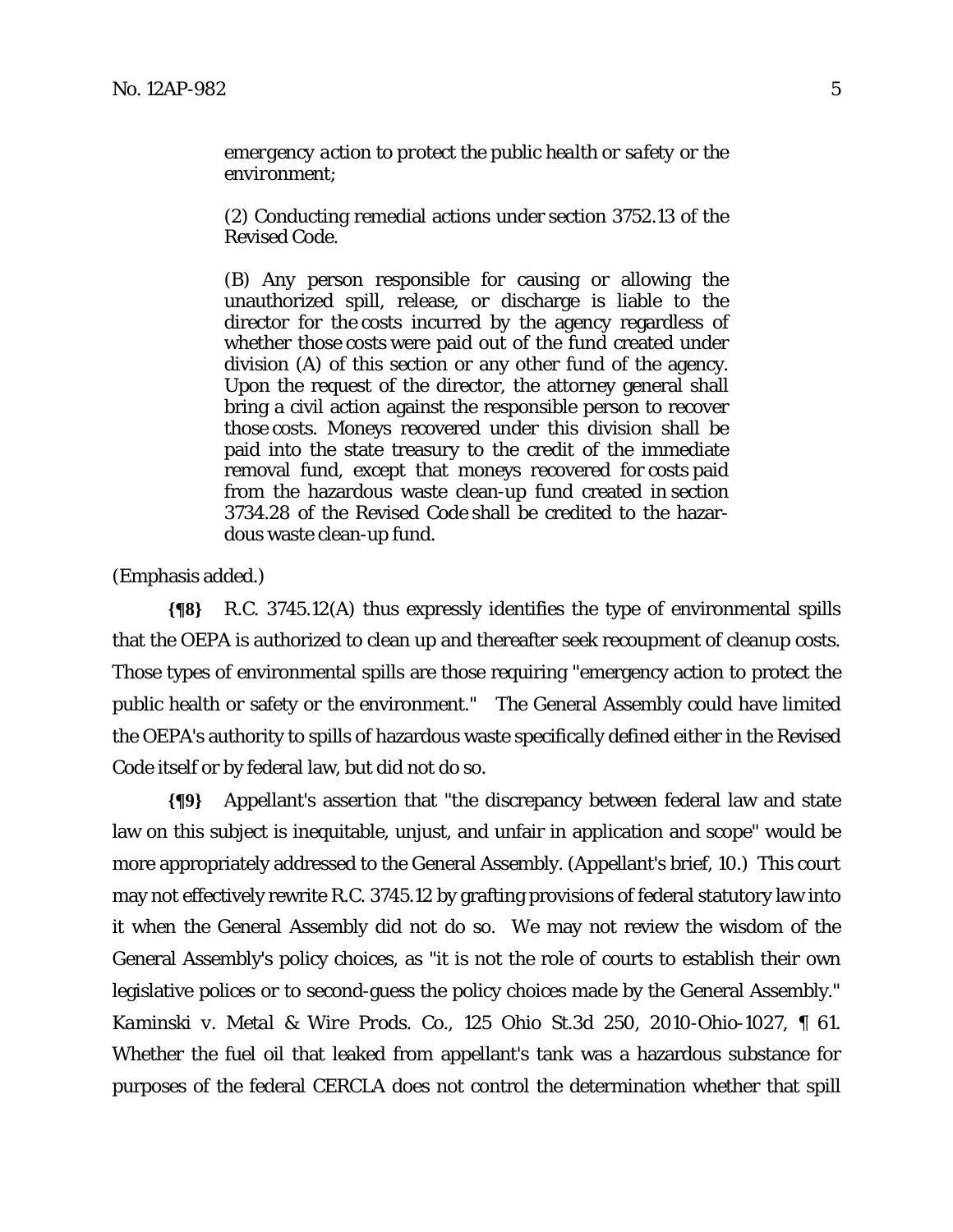posed a risk to the environment requiring emergency action to protect the environment for purposes of Ohio's Environmental Protection Agency Act (R.C. Chapter 3745).

**{¶10}** Appellant argues that the case before us presents a case of first impression in that no other Ohio court has interpreted the phrase "emergency action" as used in R.C. 3745.12. However, courts have available to them multiple rules of statutory construction to determine legislative intent where a statutory provision is ambiguous, among which is the rule that "[u]nless words are otherwise defined or a contrary intent is clearly expressed," we must give words contained in a statute "their plain and ordinary meaning." *Cincinnati Metro. Hous. Auth. v. Morgan*, 104 Ohio St.3d 445, 2004-Ohio-6554, ¶ 6, citing *Coventry Towers, Inc. v. Strongsville*, 18 Ohio St.3d 120, 122 (1985), and *Youngstown Club v. Porterfield*, 21 Ohio St.2d 83, 86 (1970). In common usage, the word "emergency" means "a sudden, urgent, usually unforeseen occurrence or occasion requiring immediate action." Webster's Encyclopedic Unabridged Dictionary of the English Language (Portland House 1997). As noted in *Lowry I,* Christopher Bonner, On-Scene Coordinator for the OEPA, testified that " 'it was urgent to respond to the spill' " because " 'otherwise the fuel oil spill would proceed downstream and cost even more to cleanup.' " *Lowry I* at ¶ 6. Bonner also testified that the ground surrounding the fuel tank was saturated with fuel oil; unless removed, the saturated soil would continue to leak into Swisher Creek; and allowing fuel oil to degrade into the water would delete oxygen killing fish and other organisms that fish relied upon for food. On the basis of this testimony, the trial court determined that the fuel oil that spilled from appellant's fuel tank and entered Swisher Creek was a material that required "emergency action to protect the public health or safety or the environment." As fact finder, the trial court found Bonner's testimony to be more credible than that of appellant's witnesses, who disputed that the fuel oil spill would cause harm to the environment warranting an emergency response. Bonner's testimony, which the trial court deemed competent and credible, adequately supported the trial court's finding that emergency action was required to address the environmental consequences of the fuel spill on appellant's property.

**{¶11}** We therefore overrule appellant's first assignment of error.

**{¶12}** Appellant's second and third assignments of error are related in that both posit challenges to the admissibility of evidence concerning the amount of cleanup costs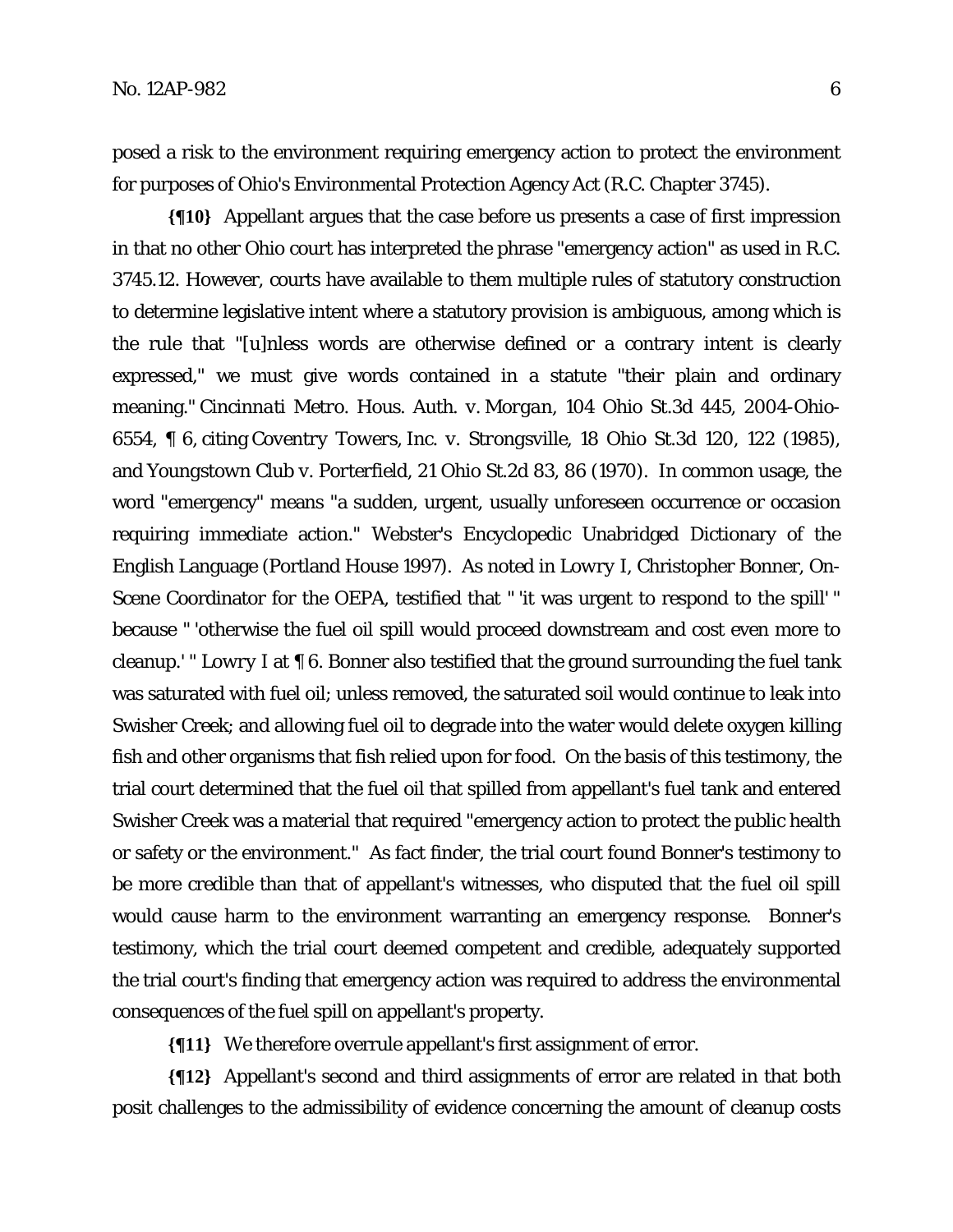for which appellant was liable. Appellant contends that the trial court violated the rule against hearsay in considering an invoice totaling \$13,681.17 that Environmental Enterprises, Inc. ("EEI"), sent to OEPA as evidence of the costs of the cleanup. He argues that neither Evid.R. 803(6), which provides an exception for business records to the rule against hearsay, nor 803(8), which provides an exception for public records to the rule against hearsay, operated so as to allow the invoice to be introduced into evidence. Appellant further argues that the invoice does not demonstrate that the costs billed were reasonable.

**{¶13}** We do not find it necessary, however, to resolve appellant's hearsay arguments because error, if any, in admitting the invoice into evidence was harmless at most. In this case, Bonner provided direct testimony supporting the trial court's award of judgment in favor of OEPA.

**{¶14}** A witness may not testify to matters of which the witness has no personal knowledge. Evid.R. 602. Accordingly, a trial court must be able to infer from the record that a witness has personal knowledge of facts before the witness may testify to them. *Starinchak v. Sapp*, 10th Dist. No. 04AP-484, 2005-Ohio-2715, ¶ 28. " 'Personal knowledge' is 'knowledge of the truth in regard to a particular fact or allegation, which is original, and does not depend on information or hearsay.' " *Id*., quoting *Bush v. Dictaphone Corp.*, 10th Dist. No. 00AP-1117, 2003-Ohio-883, ¶ 72.

**{¶15}** Bonner testified, based on his personal knowledge, that EEI had obtained through a competitive bid process an OEPA contract to perform environmental cleanup services; that he had personally supervised the activities of EEI; that EEI billed OEPA \$13,861.71 for its services; and that OEPA presumably paid that amount to EEI. He further testified that OEPA had sent an invoice to appellant charging appellant \$13,861.71 for recoupment of the costs OEPA paid to the contractor; and that that amount represented "the actual physical labor that [EEI] performed, their services for the Ohio EPA under [Bonner's] direction, all their equipment time, disposal fees, manpower, equipment costs, mobilization costs from Cincinnati  $* * *$  all their costs." (Tr. 51.) Moreover, he testified that the itemized charges he had reviewed on the invoice were reasonable and necessary to accomplish the cleanup.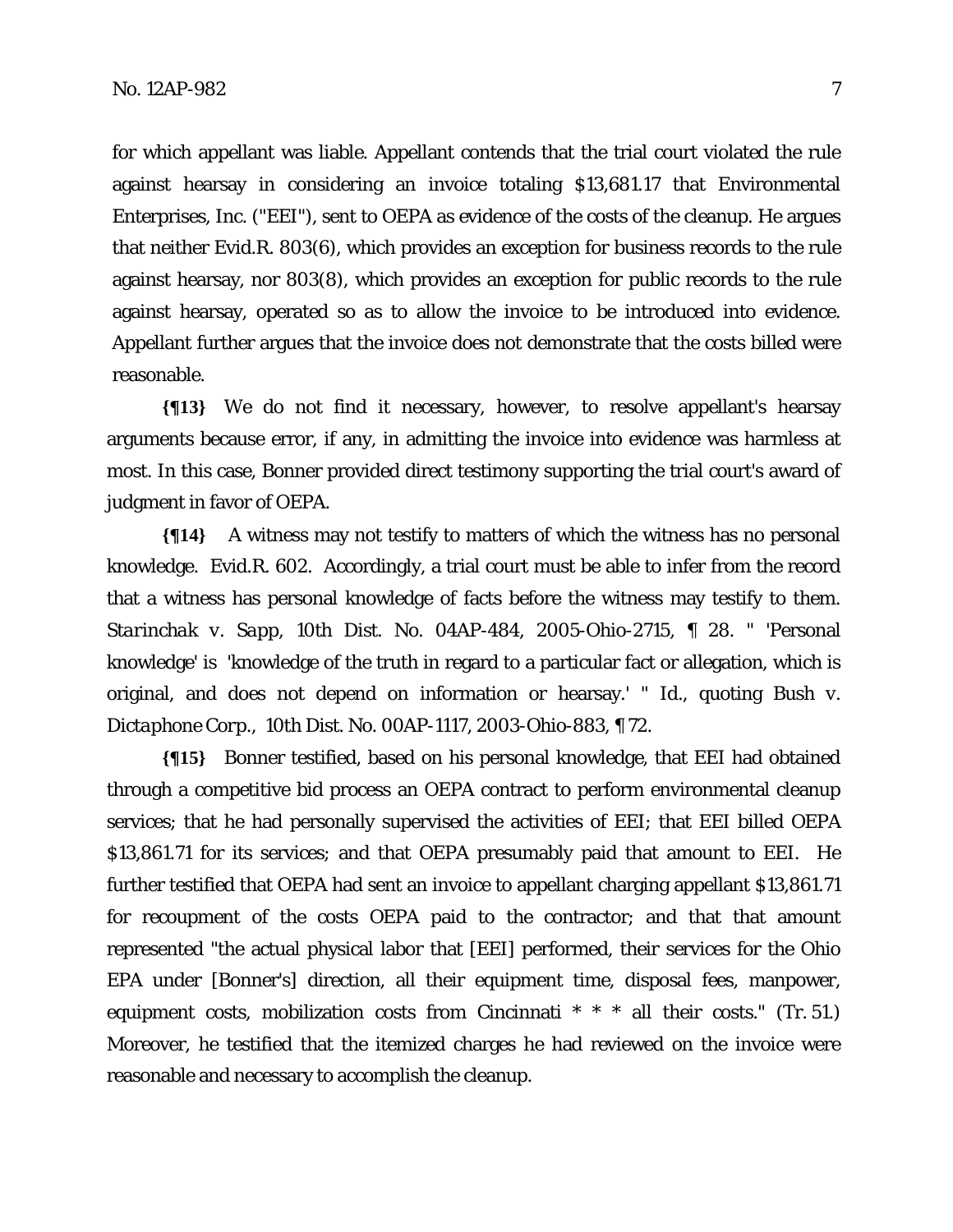**{¶16}** Accordingly, error, if any, in formally accepting the EEI invoice into evidence, was harmless in view of Bonner's direct testimony as to matters of which he had personal knowledge. That direct testimony supported reimbursement in the amount of \$13,861.71 to OEPA of the charges OEPA incurred as a result of EEI's cleanup activities. *Accord Turn-Key Bldg. Sys.*, *Inc. v. Howard Copenhefer, Inc.*, 2d Dist. No. 2679 (Jan. 8, 1991) (trial court did not err in awarding plaintiff reimbursement for charges reflected on invoice based on testimony from witness with personal knowledge, even if invoices themselves were arguably inadmissible); *State v. McManus*, 8th Dist. No. 48118 (Nov. 1, 1984) (personal knowledge and experience qualified witness to testify as to replacement value of items).

**{¶17}** The Fifth District Court of Appeals has decided an analogous fuel spill case. In *Knox Cty. Loc. Emergency Planning Commt. v. Santmyer Oil Co.,* 5th Dist. No. o1CA0035, 2002-Ohio-3590, the plaintiff sought reimbursement of emergency management expenses incurred after a tanker truck owned by Santmyer Oil Company overturned. County fire departments responded and performed cleanup services, for which the plaintiff sought reimbursement from the oil company pursuant to R.C. 3745.13. At trial, one of plaintiff's employees testified that he had prepared an itemized schedule of costs incurred in the cleanup. The court opined that the defendant oil company had an obligation to do more than "tak[e] potshots," at the plaintiff's schedule of costs, and bore the burden of providing evidence rebutting the reasonableness of the charges stated on the schedule. *Id.* The court observed that there was no evidence in the record to suggest that the costs outlined on the schedule were not reasonable; the recoupment case was civil in nature; and the applicable burden of proof was preponderance of the evidence. Accordingly the defendant had an obligation to offer some alternative expert evidence to refute the evidence presented. *Id*.

**{¶18}** Even though a different cost recoupment statute was at issue in *Santmyer Oil Co.,* we find persuasive the court's reasoning in that case. It is true that, in the case before us, appellant himself testified that he believed the cleanup could have been performed for \$1,000, rather than the nearly \$14,000 charged by EEI. However, evaluation of the weight of the competing testimony as to the reasonable and necessary cost of the cleanup was a matter for the trial court, as fact finder, to determine. *Accord*